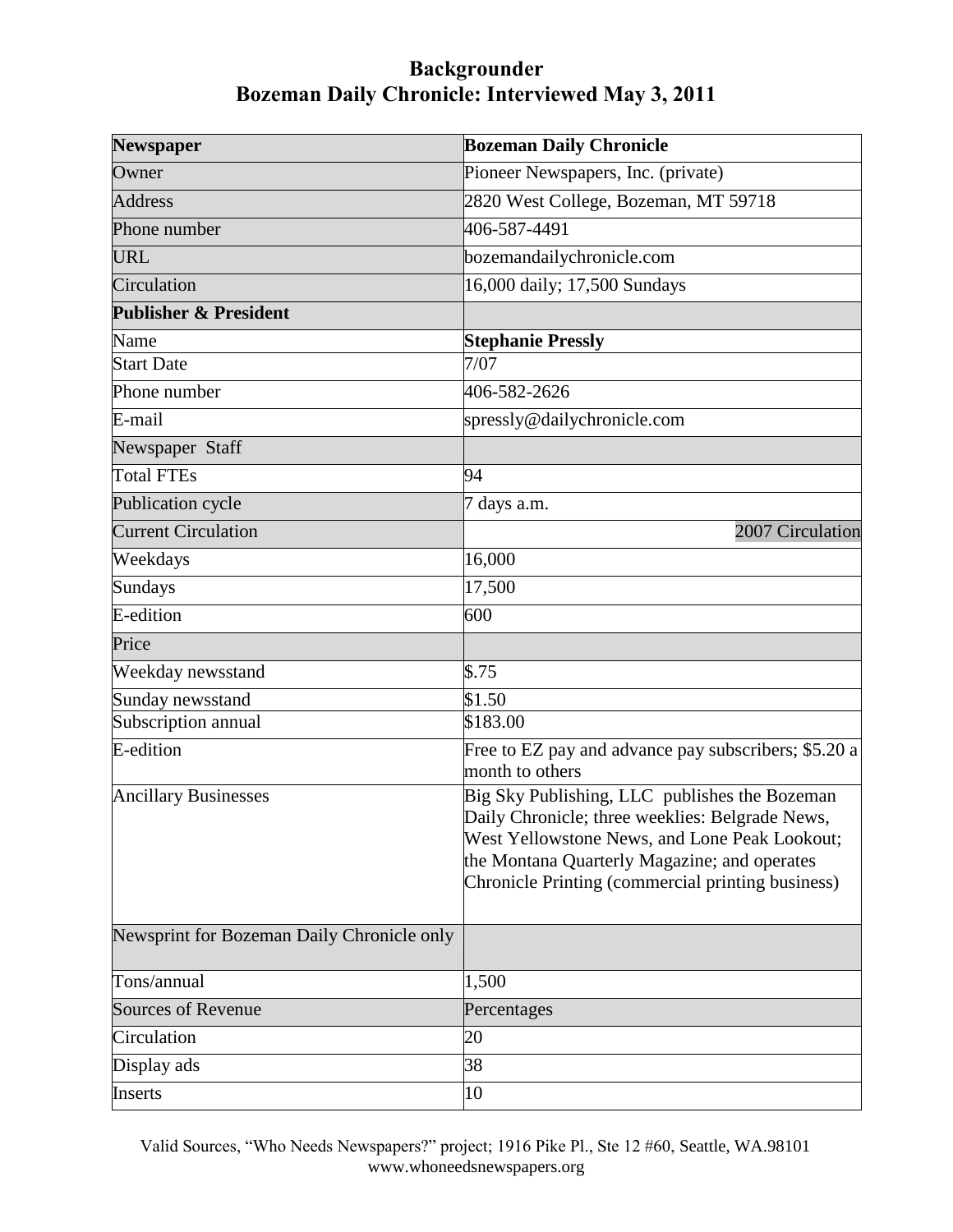| <b>Special Sections</b>                                                                                           | 3                                                         |
|-------------------------------------------------------------------------------------------------------------------|-----------------------------------------------------------|
| Classified                                                                                                        | 9                                                         |
| <b>Legal Notices</b>                                                                                              | 5                                                         |
| On-line Ads & Fees                                                                                                | 5                                                         |
| Other                                                                                                             | 10 (printing and events)                                  |
| Trends/Changes over 3 years                                                                                       | Insert, legal, online growth; classified, other decline   |
| Digital                                                                                                           |                                                           |
| Pay wall?                                                                                                         | $\overline{\text{No}}$                                    |
| Considering a pay wall?                                                                                           | Considering a "metered" model                             |
| Advertising                                                                                                       |                                                           |
| Is your advertising staff able to provide<br>competitive digital services to merchants?                           | Yes                                                       |
| Do you use "real time" ads?                                                                                       | Yes                                                       |
| Does your advertising department sell "digital<br>services" such as helping merchants with<br>website production? | Search engine optimization but not website<br>development |
| Does your ad department sell electronic<br>coupons or other modern digital products?<br>Other?                    | Yes, Daily Deal and E-Blast                               |
| Do you generate revenue in partnership with<br>outside digital vendors such as Yahoo? If so,<br>who are they?     | Town News Job Network                                     |
| <b>Managing Editor</b>                                                                                            |                                                           |
| Name                                                                                                              | <b>Nick Ehli</b>                                          |
| <b>Start</b> date                                                                                                 | 1/2000                                                    |
| Phone number                                                                                                      | 406-582-2647                                              |
| E-mail                                                                                                            | nehli@dailychronicle.com                                  |
| <b>News Staff</b>                                                                                                 |                                                           |
| <b>Total FTE</b>                                                                                                  | 21                                                        |
| Reporters                                                                                                         | 4 reporters and 1 reporter/copy editor                    |
| Editors                                                                                                           | 7                                                         |
| Photo                                                                                                             | 3                                                         |
| Web Editor                                                                                                        | 1                                                         |
| <b>Bureaus</b>                                                                                                    | No                                                        |
| Coverage                                                                                                          | More than 50% of their time                               |
| Local government                                                                                                  | Yes                                                       |
| Courts                                                                                                            | Yes                                                       |

Valid Sources, "Who Needs Newspapers?" project; 1916 Pike Pl., Ste 12 #60, Seattle, WA.98101 www.whoneedsnewspapers.org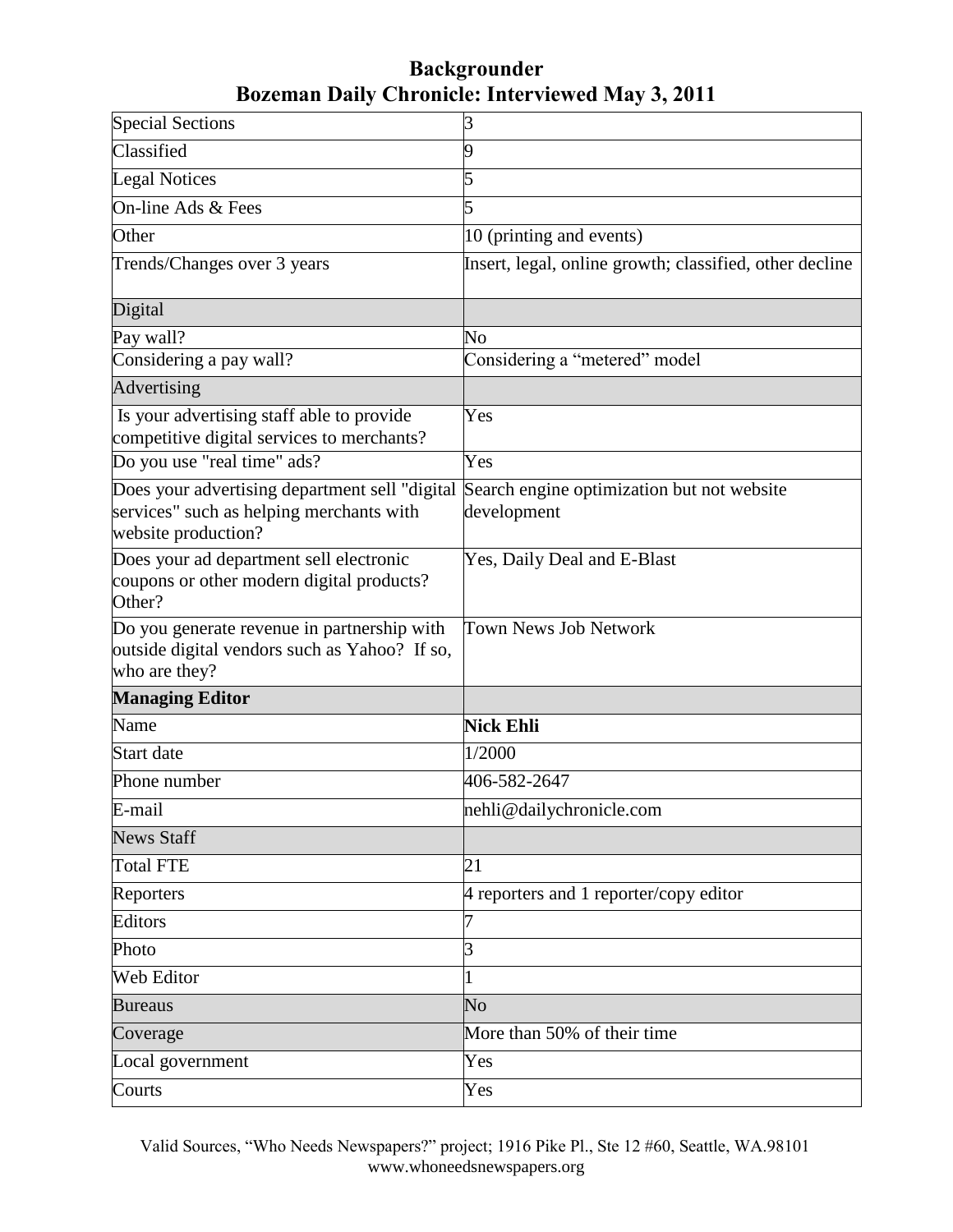| Public safety                                             | Yes                                                                                                                                             |
|-----------------------------------------------------------|-------------------------------------------------------------------------------------------------------------------------------------------------|
| County government                                         | Yes                                                                                                                                             |
| School Board & Montana State University                   | Yes                                                                                                                                             |
| <b>Business</b>                                           | No, sub-beat                                                                                                                                    |
| Sports                                                    | 5                                                                                                                                               |
| Entertainment & arts                                      | $\overline{2}$                                                                                                                                  |
| Environment                                               | Sub-beat                                                                                                                                        |
| Health care                                               | Sub-beat                                                                                                                                        |
| Agriculture                                               |                                                                                                                                                 |
| Do you assess online news content?                        | A little bit – most viewed and most commented                                                                                                   |
| Number of sources?                                        |                                                                                                                                                 |
| Writing or visual journalism impact?                      |                                                                                                                                                 |
| Other                                                     |                                                                                                                                                 |
| <b>Advertising (Web Sales) Manager</b>                    |                                                                                                                                                 |
| Name                                                      | <b>Andrew (Drew) Seibenick</b>                                                                                                                  |
| Start date                                                | 12/08                                                                                                                                           |
| Phone                                                     | 406-582-2653                                                                                                                                    |
| E-Mail                                                    | drew@dailychronicle.com                                                                                                                         |
| <b>Web Editor</b>                                         |                                                                                                                                                 |
| Name                                                      | <b>Michael Becker</b>                                                                                                                           |
| Start date                                                | Reporter 2005; Web Editor 2009                                                                                                                  |
| Phone                                                     | 406-582-2657                                                                                                                                    |
| E-Mail                                                    | becker@dailychronicle.com                                                                                                                       |
| Website start date                                        |                                                                                                                                                 |
| <b>Digital News Staff</b>                                 |                                                                                                                                                 |
| Size?                                                     | 1 (though all play a part in digital efforts)                                                                                                   |
| Organizational chart $\&$ job descriptions.               | Web Editor Michael Becker is the main digital news<br>staffer, though others fill in on various efforts, such<br>as posting to social networks. |
| IT Staff (If separate)                                    |                                                                                                                                                 |
| Size?                                                     | 1-- IT Director Rob Potter                                                                                                                      |
| Corporate Support or Consultative support?<br>(Yes or No) |                                                                                                                                                 |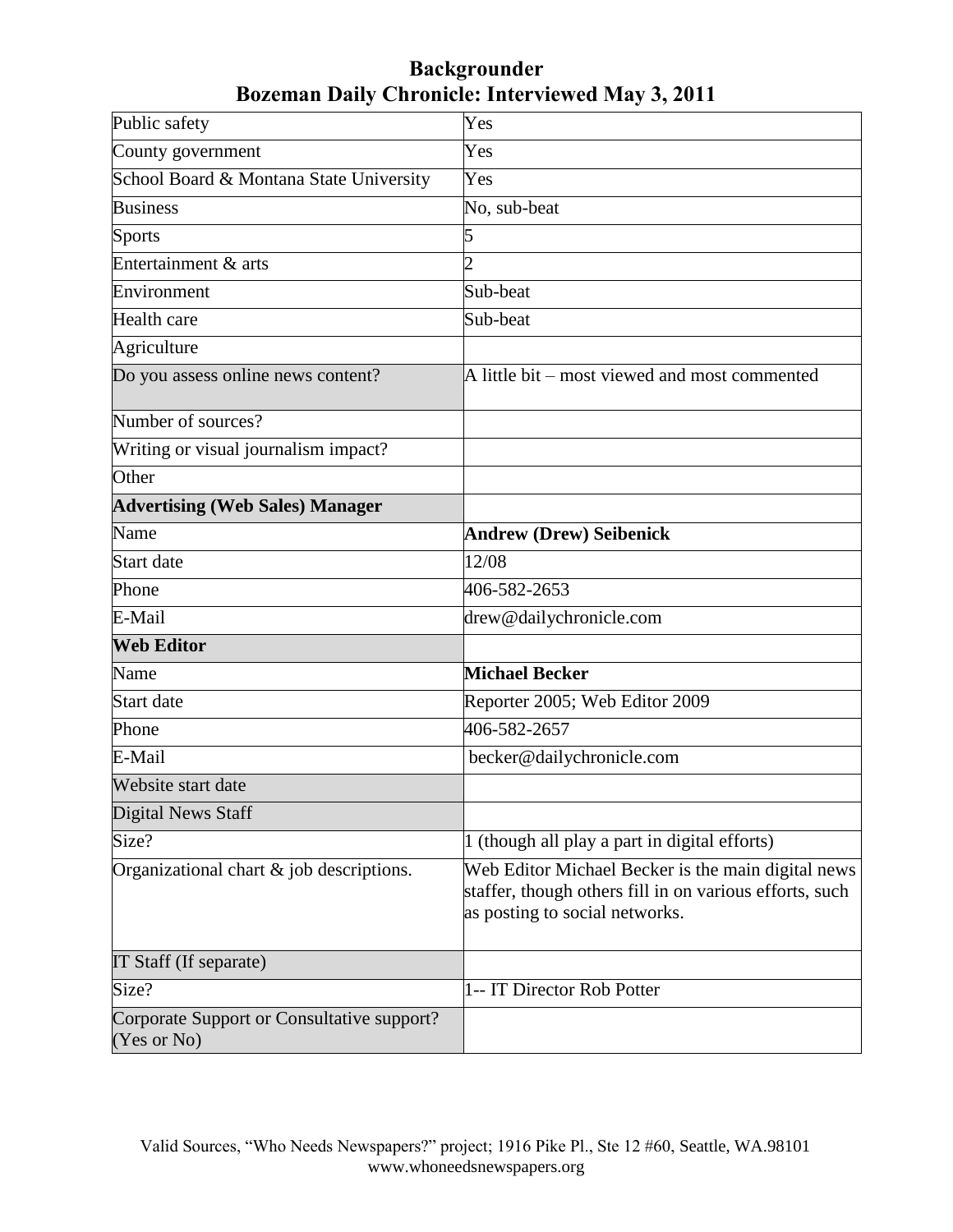| Nature of support                                                  | We work with our parent corporation Pioneer                                                                                                                                                                                                                                                         |
|--------------------------------------------------------------------|-----------------------------------------------------------------------------------------------------------------------------------------------------------------------------------------------------------------------------------------------------------------------------------------------------|
|                                                                    | Newspapers on a number of projects related to our                                                                                                                                                                                                                                                   |
|                                                                    | company's Digital Now initiative.                                                                                                                                                                                                                                                                   |
| Capabilities                                                       |                                                                                                                                                                                                                                                                                                     |
| Web platform software?                                             |                                                                                                                                                                                                                                                                                                     |
| Content management system: software?                               | <b>TownNews Blox</b>                                                                                                                                                                                                                                                                                |
| Do your organization staff members write<br>code?                  | Yes                                                                                                                                                                                                                                                                                                 |
| Number of coders?                                                  | $\overline{2}$                                                                                                                                                                                                                                                                                      |
| Zero? How out-sourced?                                             | Pioneer Newspapers also shares code between its<br>papers.                                                                                                                                                                                                                                          |
| Out-sourced, off the shelf or with vendors?                        |                                                                                                                                                                                                                                                                                                     |
| Proprietary or open-source code? Why?                              | Open Source whenever possible.                                                                                                                                                                                                                                                                      |
| Flexibility & response time                                        |                                                                                                                                                                                                                                                                                                     |
| Can you change web platform $-$ coding,<br>Do you?                 | The Blox system allows us tremendous flexibility in<br>architecture, software -- at least once a month? the way our website is presented to readers. Major<br>changes to the site come perhaps quarterly, not<br>monthly. We do not change CMSs regularly, though,<br>if that's what you're asking. |
| Can you add new functionality promptly as it<br>becomes available? | Yes.                                                                                                                                                                                                                                                                                                |
| Digital Tools utilized                                             |                                                                                                                                                                                                                                                                                                     |
| Crowd sourcing?                                                    | Yes.                                                                                                                                                                                                                                                                                                |
| Data visualization?                                                | Yes.                                                                                                                                                                                                                                                                                                |
| Investigative reporting?                                           | As much as possible.                                                                                                                                                                                                                                                                                |
| Documentary video?                                                 | Yes.                                                                                                                                                                                                                                                                                                |
| so, what?                                                          | Any other kinds of digital tools being used? If Data scraping, interactive maps, DocumentCloud,<br>Google Fusion Tables, GeoCommons, Dlvr.it,<br>Hootsuite, Twitterfeed, Google Refine and others                                                                                                   |
| Social Media                                                       |                                                                                                                                                                                                                                                                                                     |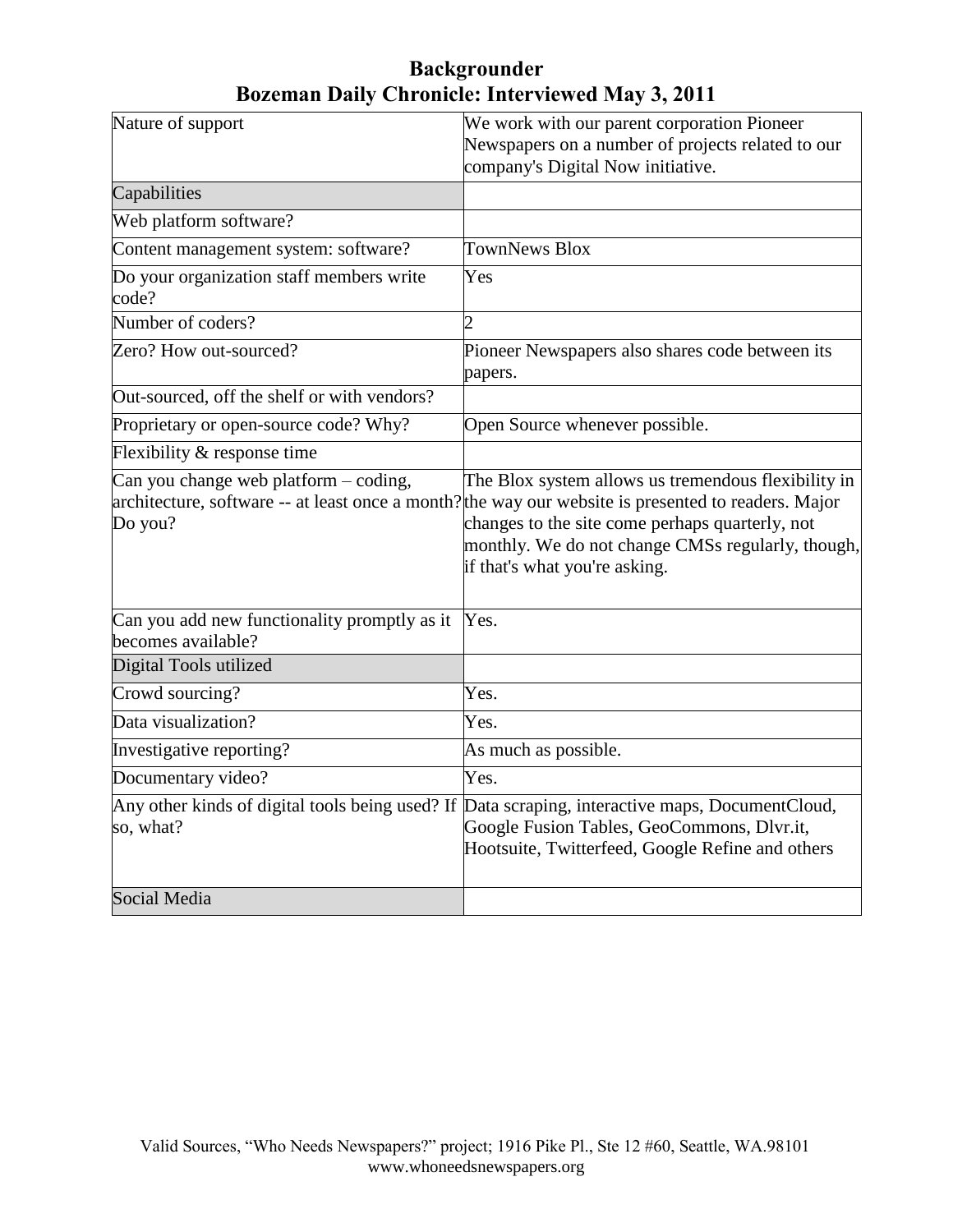| Cite social media used:                                                                                                                                                   | Facebook - a number of pages for news, classifieds,<br>police reports and a few niche products in<br>development. At this writing, about 2,100 fans on<br>the main FB page.<br>Twitter: 4 accounts - main account, fully automated<br>account, sports and police reports. All newsroom<br>staffers are now using Twitter too.                         |
|---------------------------------------------------------------------------------------------------------------------------------------------------------------------------|-------------------------------------------------------------------------------------------------------------------------------------------------------------------------------------------------------------------------------------------------------------------------------------------------------------------------------------------------------|
| To what extent is your newspaper connected<br>to people through social media?                                                                                             | We attempt to crowdsource using social media and<br>to use social media as just another channel by which<br>readers can contact the newsroom.                                                                                                                                                                                                         |
| What is the overall organizational<br>commitment to collecting, creating, shaping<br>and delivering all your news/information<br>products through these digital channels? | Pioneer Newspapers is pushing forward with Digital<br>Now, a corporate initiative to promote the digital<br>side of the business at all the papers and find new<br>ways to make money online. Our communication<br>with corporate has indicated to me that this is a<br>serious priority, and it certainly seems like it from a<br>ground-level view. |
| Assessment                                                                                                                                                                | How do you assess your digital news/information<br>products?                                                                                                                                                                                                                                                                                          |
| Number of Page-views/month?                                                                                                                                               | 1 million to 1.2 million                                                                                                                                                                                                                                                                                                                              |
| Number of Monthly uniques?                                                                                                                                                | roughly 180,000                                                                                                                                                                                                                                                                                                                                       |
| Revenue/month?                                                                                                                                                            |                                                                                                                                                                                                                                                                                                                                                       |
| Cite other metrics you use?                                                                                                                                               | Time on site? Source of visitors? Etc.                                                                                                                                                                                                                                                                                                                |
| Do you assess news content?                                                                                                                                               |                                                                                                                                                                                                                                                                                                                                                       |
| Most e-mailed stories?                                                                                                                                                    |                                                                                                                                                                                                                                                                                                                                                       |
| Number of sources?                                                                                                                                                        |                                                                                                                                                                                                                                                                                                                                                       |
| Writing or visual journalism impact?                                                                                                                                      |                                                                                                                                                                                                                                                                                                                                                       |
| Other?                                                                                                                                                                    |                                                                                                                                                                                                                                                                                                                                                       |
| How is data shared with news staff?                                                                                                                                       | A weekly Web stats report is mailed to all staff<br>members containing information about the website's<br>performance during the week.                                                                                                                                                                                                                |
| Editing                                                                                                                                                                   |                                                                                                                                                                                                                                                                                                                                                       |
| How are web stories edited? Are there<br>different procedures (layers of editing) for<br>web vs. print products?                                                          | Stories are edited by at least two editors before<br>publication anywhere. The workflows for Web and<br>print are the same.                                                                                                                                                                                                                           |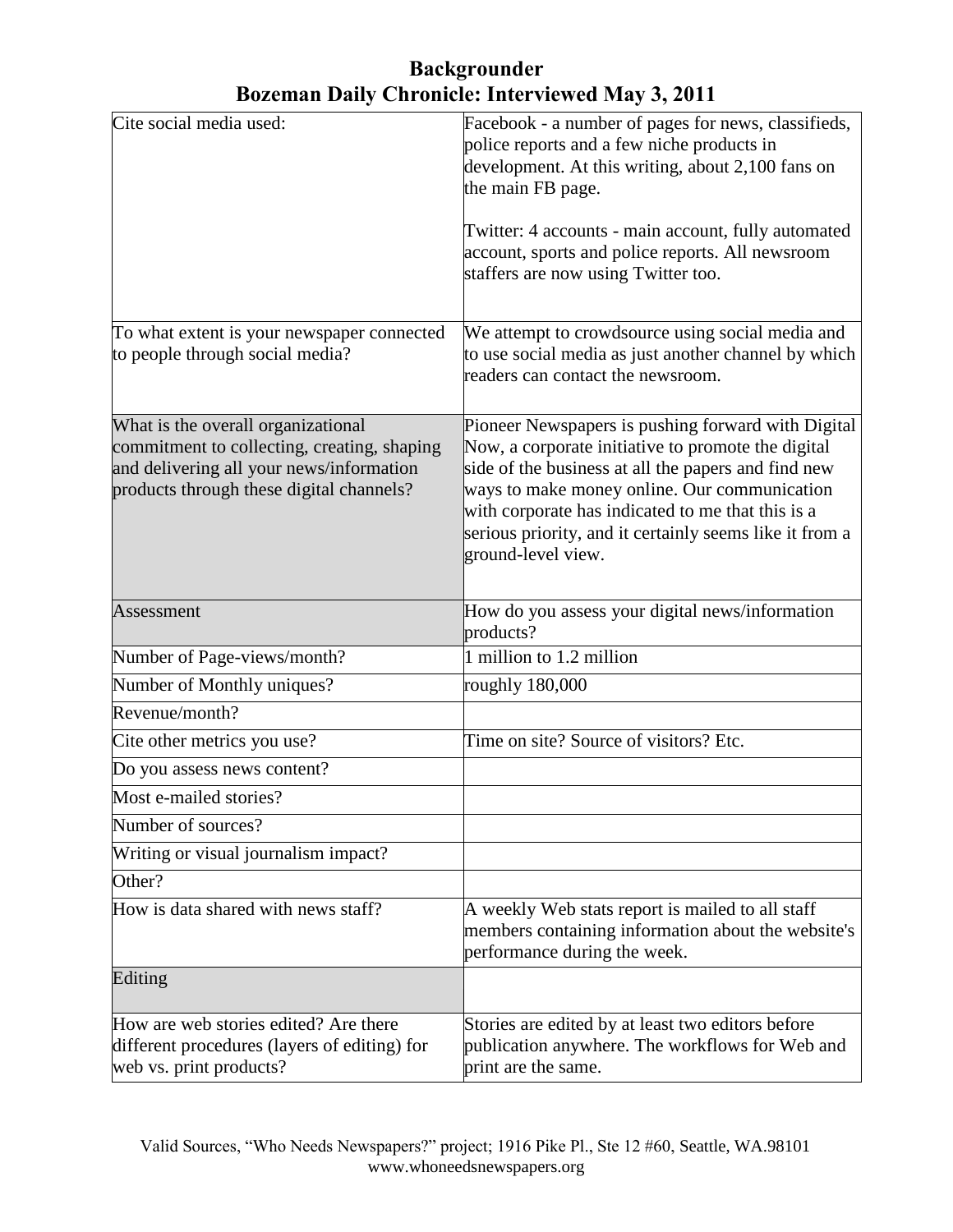| Do you use AP Style in your digital news<br>products?                                                                                                             | Yes.                                                                                                                   |
|-------------------------------------------------------------------------------------------------------------------------------------------------------------------|------------------------------------------------------------------------------------------------------------------------|
| Revenue                                                                                                                                                           |                                                                                                                        |
| Do you generate revenue in partnership with<br>outside digital vendors such as Yahoo? If so,<br>who are they?                                                     |                                                                                                                        |
| Do you charge for any digital news products?                                                                                                                      | Our electronic edition, the e-Chronicle                                                                                |
| <b>Digital Delivery Systems</b>                                                                                                                                   | What delivery systems do you employ?                                                                                   |
| E-edition? (Software used?)                                                                                                                                       | Olive software                                                                                                         |
| Generic mobile apps software? Name it<br>please.                                                                                                                  | DoApp for mobile                                                                                                       |
| Smart Phone - apps                                                                                                                                                | Yes/No? Under development? Target date?                                                                                |
| -- iPhone                                                                                                                                                         | yes                                                                                                                    |
| -- Android                                                                                                                                                        | yes                                                                                                                    |
| -- Blackberry                                                                                                                                                     | yes                                                                                                                    |
| -- Palm                                                                                                                                                           | no                                                                                                                     |
| <b>Tablets</b>                                                                                                                                                    |                                                                                                                        |
| -- iPad                                                                                                                                                           | Under development, hopefully to be released this<br>year                                                               |
| Kindle                                                                                                                                                            |                                                                                                                        |
| Any other systems?                                                                                                                                                |                                                                                                                        |
| Knowledge products                                                                                                                                                |                                                                                                                        |
| Do you offer "knowledge products," such as<br>books, magazines, and television or radio<br>programs in addition to the core daily paper?<br>If so, what products? | Not at this time. Considering for future.                                                                              |
| business operations and marketing at your<br>news organization?                                                                                                   | In what other ways are digital tools used in the E-invoices for accounts receivables. E-tears for<br>tearsheet proofs. |
| Future                                                                                                                                                            |                                                                                                                        |
| Do you foresee your news organization<br>offering one hundred percent digitally-<br>delivered news/information products in the<br>foreseeable future?             | Not in the foreseeable future.                                                                                         |
| If not: Where do you think the balance will<br>settle?                                                                                                            | It's not what percentage will be delivered by each,<br>it's what type of content will be delivered by each.            |
| If so: How soon do you think this will<br>happen? 5 years? 10 years? More?                                                                                        |                                                                                                                        |